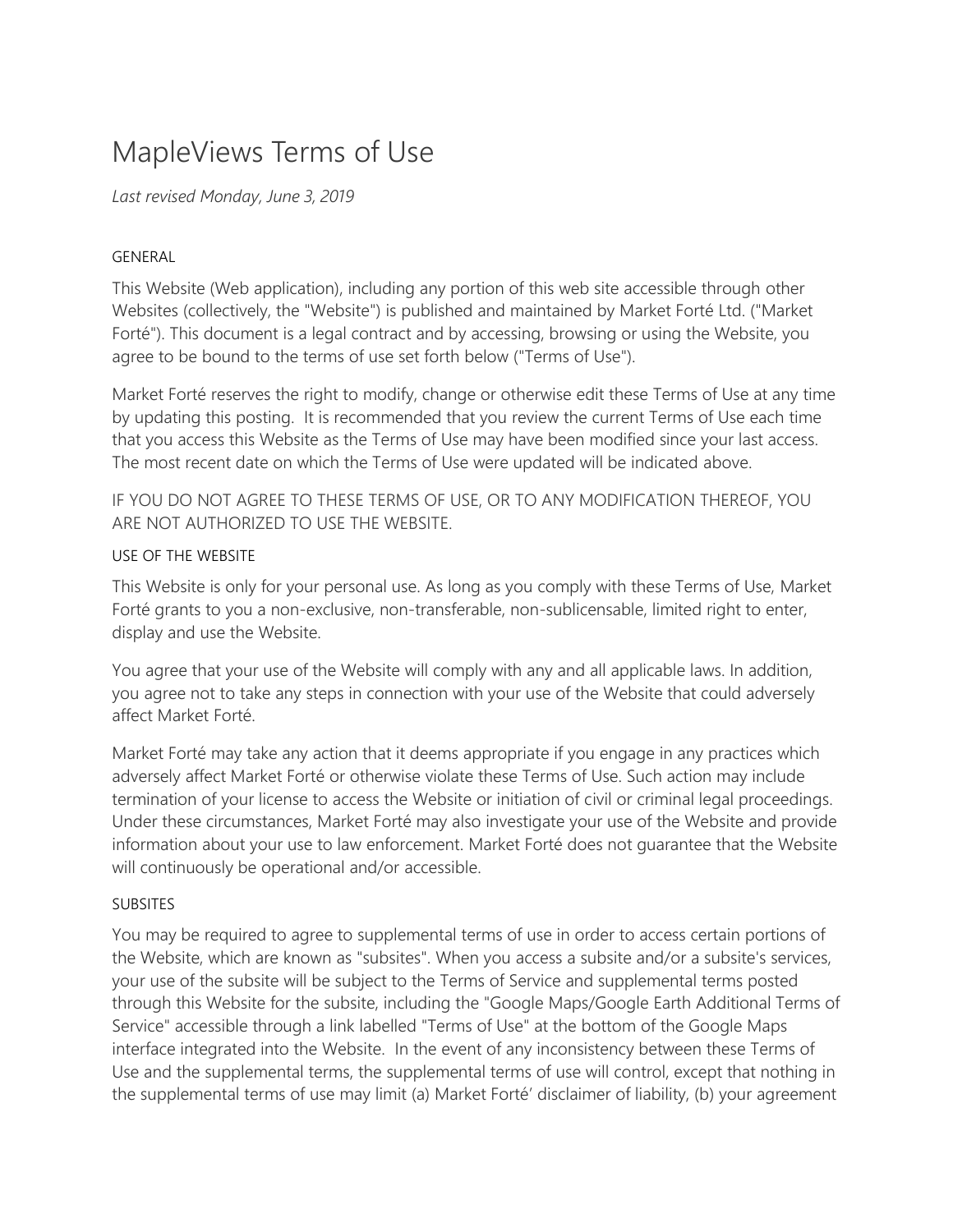to indemnify Market Forté, or (c) the licenses you grant to Market Forté in your Communications (as the term is defined below) or other intellectual property.

## OUR INTELLECTUAL PROPERTY RIGHTS

# Copyright:

All materials on the Website, including but not limited to sample reports, supporting documents, images, software, audio, text, data compilations, digital downloads and video clips (collectively, the "Content") are protected by copyright under U.S. and Canadian copyright laws, international conventions and other copyright laws. All Content is owned or licensed by Market Forté or by its third-party licensors. You may view and download the Content for your own personal, noncommercial use, provided that you retain all copyright and other proprietary notices contained in the Content or on any copies of the Content. Any unauthorized use of the Content may violate, without limitation, copyright laws, trademark laws, the laws of privacy and publicity, and communications regulations and statutes. You may not change the Content in any way or reproduce, publicly display, distribute or otherwise use the Content for any public or commercial purpose. Any reproduction of the Content on any other web-site or networked computer environment for any purpose is prohibited.

# Trademarks:

The trademarks, logos, service marks, trade names, software names and slogans displayed on the Website are registered and unregistered marks of Market Forté or third parties (collectively, the "Trademarks"). Nothing contained on this Website should be construed as granting, by implication, estoppel, or otherwise, any license or right to use any Trademark displayed on the Website without the prior written permission of Market Forté or such third party that may own other trademarks displayed on the Website. The absence of a product or service name or logo anywhere in the text of this Website does not constitute a waiver of any trademark or other intellectual property rights concerning that name or logo.

# USERNAMES AND PASSWORDS

Certain areas of this Website may require the use of a system account that involves a username and password in connection with such an account. You are responsible for maintaining the confidentiality of the password and account and are fully responsible for all activities that occur under your password or account. You agree to immediately notify Market Forté of any unauthorized use of your password or account or any other breach of security of which you become aware. Market Forté cannot and will not be liable for any loss or damage arising from your failure to comply with this section if such loss or damage could not have been prevented by reasonable precautions on our part.

If Market Forté requests that you provide information about yourself in connection with your creation of an account, you agree that the information that you provide will be entirely truthful and accurate. If the information that you provide to Market Forté changes, you agree to promptly provide Market Forté with updated information.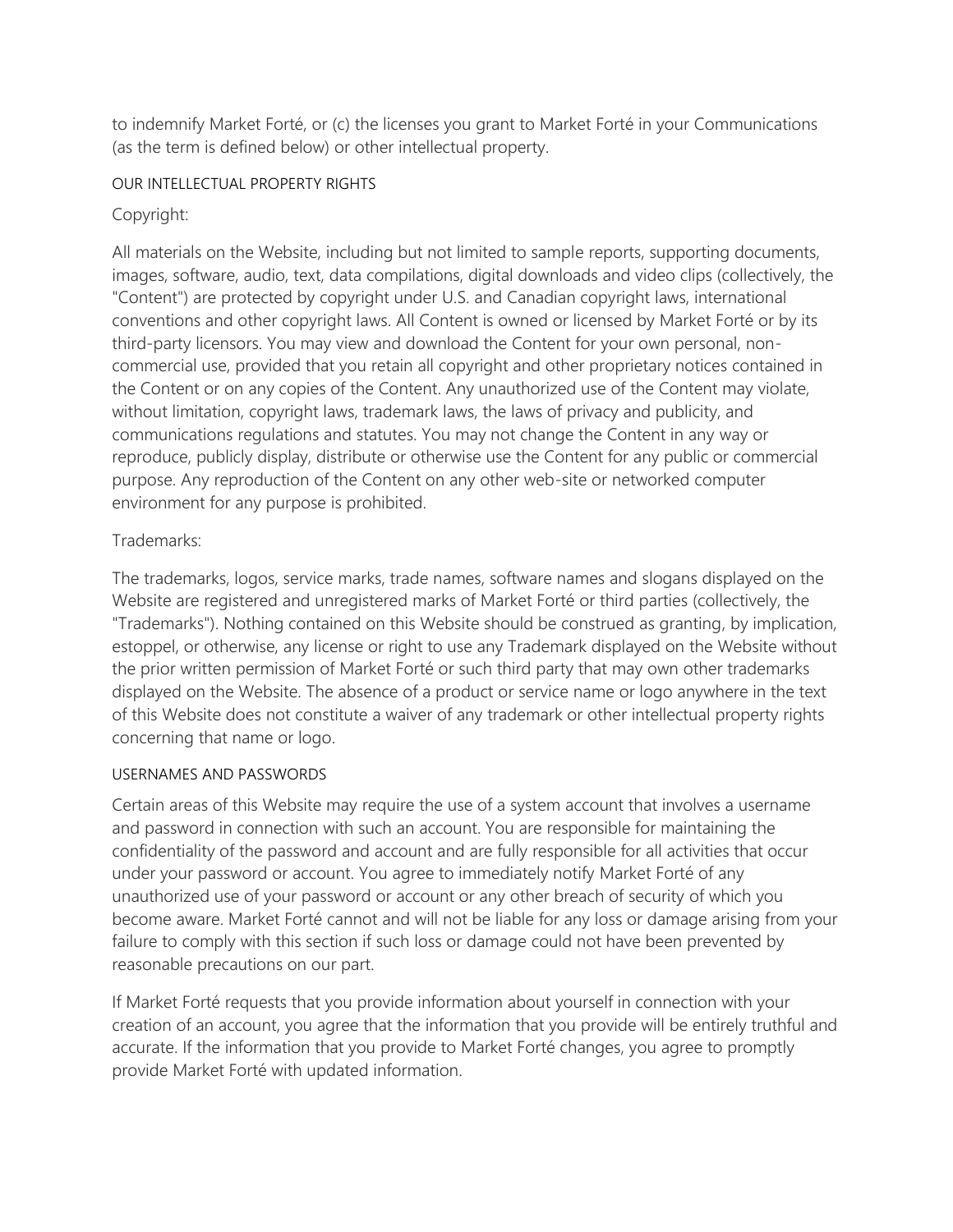#### USE OF SOFTWARE

Any software that is available on this Website ("Software") is the copyrighted work of Market Forté or its licensors. Copying or reproducing the Software to any other server or location for further reproduction or redistribution is strictly prohibited, unless such reproduction or redistribution is permitted by a license agreement accompanying such Software. You may not create derivative works of the Software, or attempt to decompile or reverse-engineer the Software unless otherwise permitted by law. Use of the Software is subject to the license terms of any license agreement that may accompany or is provided with the Software. You may not download any Software until you have read and accepted the terms of the accompanying software license.

#### COMMUNICATIONS AND SUBMISSIONS

## User Communications:

Other than your personal email address, information or other communication you may post to this Website ("Communications") will be considered non-confidential and non-proprietary. Market Forté will have no obligations with respect to the Communications.

## Unsolicited Ideas:

Market Forté has been actively engaged in research and development in software and related areas for many years. In order to protect the interests of Market Forté in the ideas and information which have been conceived or developed internally, and to avoid possible future misunderstandings with you or others, Market Forté does not solicit ideas, inventions, and the like from persons or entities outside Market Forté. Market Forté maintains a strict policy of not accepting or considering any creative ideas, suggestions or materials from the public ("Unsolicited Ideas") and therefore you should not submit any Unsolicited Idea to Market Forté in any Communications through this Website or otherwise. Market Forté does not wish to receive Unsolicited Ideas from you and has expressly advised you not to submit them. If you nonetheless intend to submit an Unsolicited Idea, Market Forté strongly recommends that you first consult a lawyer in order to evaluate the effect that submitting such an Unsolicited Idea would have on any rights that you might otherwise have.

Nonetheless, if you do send Market Forté an Unsolicited Idea that is not already protected by a patent or is not public information, it immediately becomes the property of Market Forté. By submitting an Unsolicited Idea to Market Forté, you agree to convey your ownership interest in the Unsolicited Idea to Market Forté and that Market Forté will exclusively own all rights, title and interest therein. Furthermore, Market Forté will be free to use, without any compensation to you whatsoever, any concepts, ideas, know-how or techniques contained in any Unsolicited Idea for any purpose whatsoever, including but not limited to developing, manufacturing, and marketing products using such information.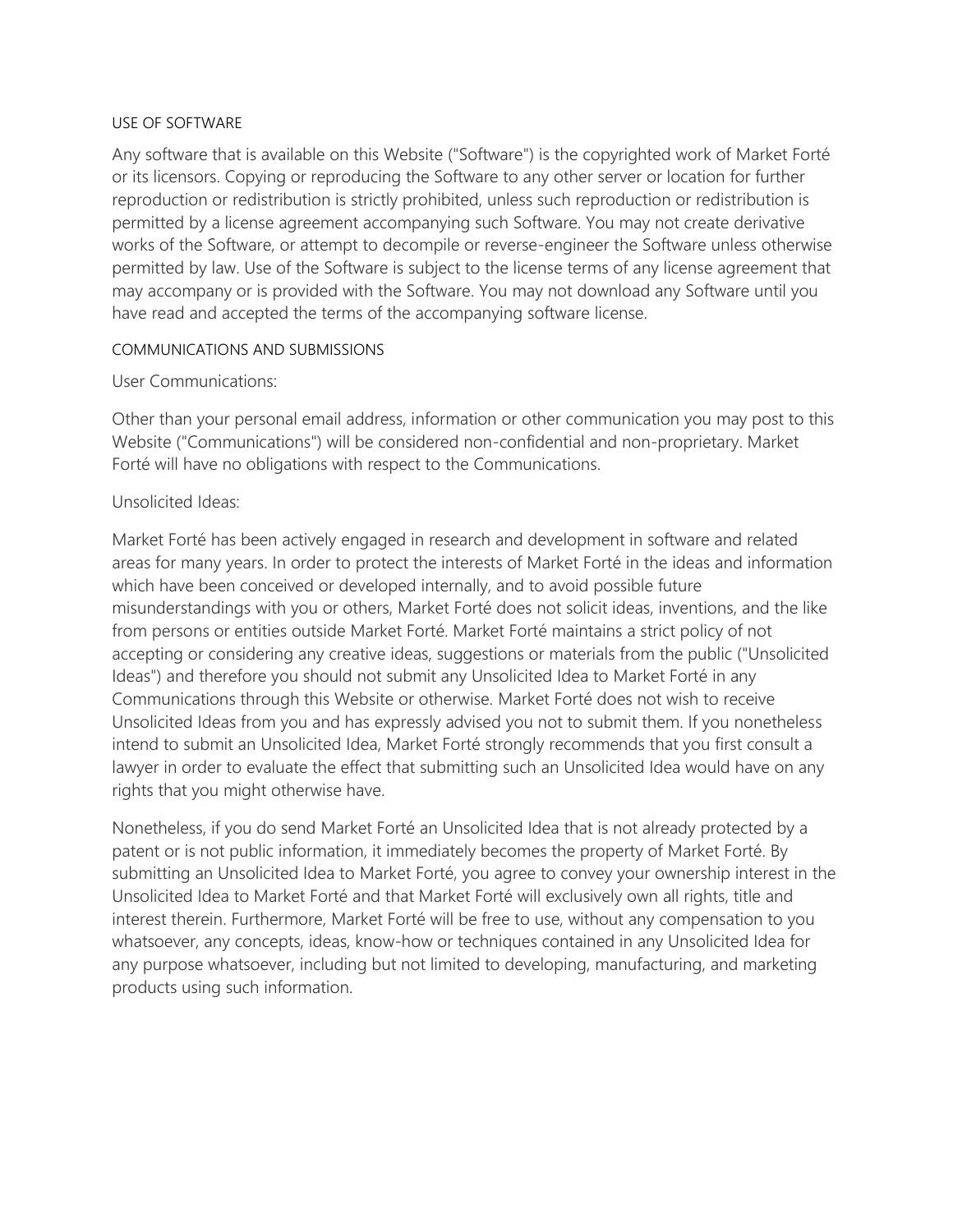#### SOFTWARE AND SERVICES

The software and services displayed on this Website may not be available for purchase in your particular country or locality. The reference to such software and services in the Website does not imply or warrant that the software or services will be available at any time in your particular location.

#### DISCLAIMER

MARKET FORTÉ ASSUMES NO RESPONSIBILITY, AND WILL NOT BE LIABLE FOR, ANY DAMAGE TO OR VIRUSES THAT MAY INFECT YOUR COMPUTER EQUIPMENT OR OTHER PROPERTY, OR FOR ANY LOSS OR CORRUPTION OF DATA ON ACCOUNT OF YOUR ACCESS TO, USE OF, OR BROWSING IN THE WEBSITE, OR YOUR DOWNLOADING OF ANY MATERIALS, DATA, TEXT, IMAGES, VIDEO, OR AUDIO FROM THE WEBSITE OR FOR THE USE OF DATA AND OTHER CONTENT FROM THE WEBSITE FOR BUSINESS DECISION-MAKING PURPOSES. ADDITIONALLY, MARKET FORTÉ IS NOT RESPONSIBLE IF SUCH DAMAGE, LOSS OR CORRUPTION IS CAUSED BY ACTS OF NATURE, OR FORCES OR CAUSES BEYOND OUR REASONABLE CONTROL. NOTWITHSTANDING THE LIMITATION OF LIABILITY CONTAINED HEREIN, IN NO EVENT SHALL MARKET FORTÉ' TOTAL LIABILITY TO YOU FOR ALL DAMAGES, LOSSES AND CAUSES OF ACTION (WHETHER IN CONTRACT, TORT OR OTHERWISE) EXCEED THE AMOUNT PAID BY YOU, IF ANY, FOR ACCESSING THE WEBSITE.

#### INDEMNIFICATION

You agree to indemnify and hold Market Forté and all of its agents, directors, employees, information providers, licensors and licensees, officers and affiliates, (collectively "Indemnified Parties") harmless from and against any and all liability and costs (including, without limitation lawyer's fees and costs), incurred by the Indemnified Parties in connection with your use of the Website or any claim in connection with or resulting from any breach by you of these Terms of Use if such liability, costs or claim could not have been prevented by reasonable precautions on our part or was caused by acts of nature, or forces or causes beyond our reasonable control. You agree to cooperate fully in Market Forté' defense of any such claim. You agree that you will not in any event settle any matter involving Market Forté, whether or not the settlement binds or is on behalf of Market Forté, without the written consent of Market Forté.

#### TERMINATION

Market Forté may terminate these Terms of Use and/or suspend or terminate your access to the Website for any reason at any time. If you wish to discontinue your access to the Website and cancel any account that you have been issued, please refer to the supplemental terms of that particular subsite or service.

Otherwise applicable sections of the Terms of Use shall survive any termination of your account or this agreement. In particular, because the licenses you grant to us in your Communications are perpetual, these licenses survive any termination of this agreement.

#### APPLICABLE LAW